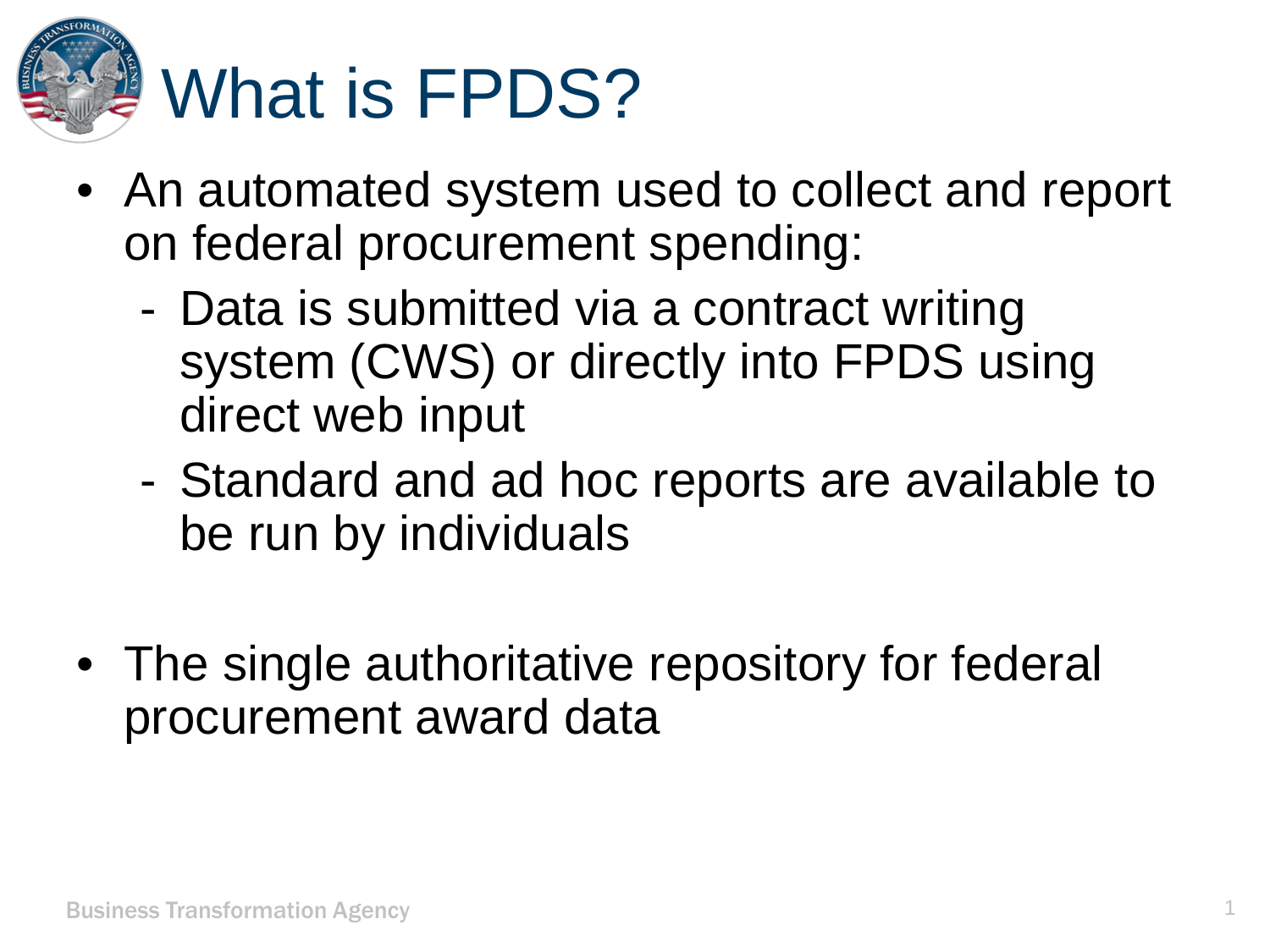

# Who Uses FPDS?





- Programming and Procurement Analysts
- Contracting Officers
- Senior Procurement Executives
- Congress, state, and local governments
- System Administrators
- Media, research groups, marketing groups, students, and commercial businesses
- All other interested public parties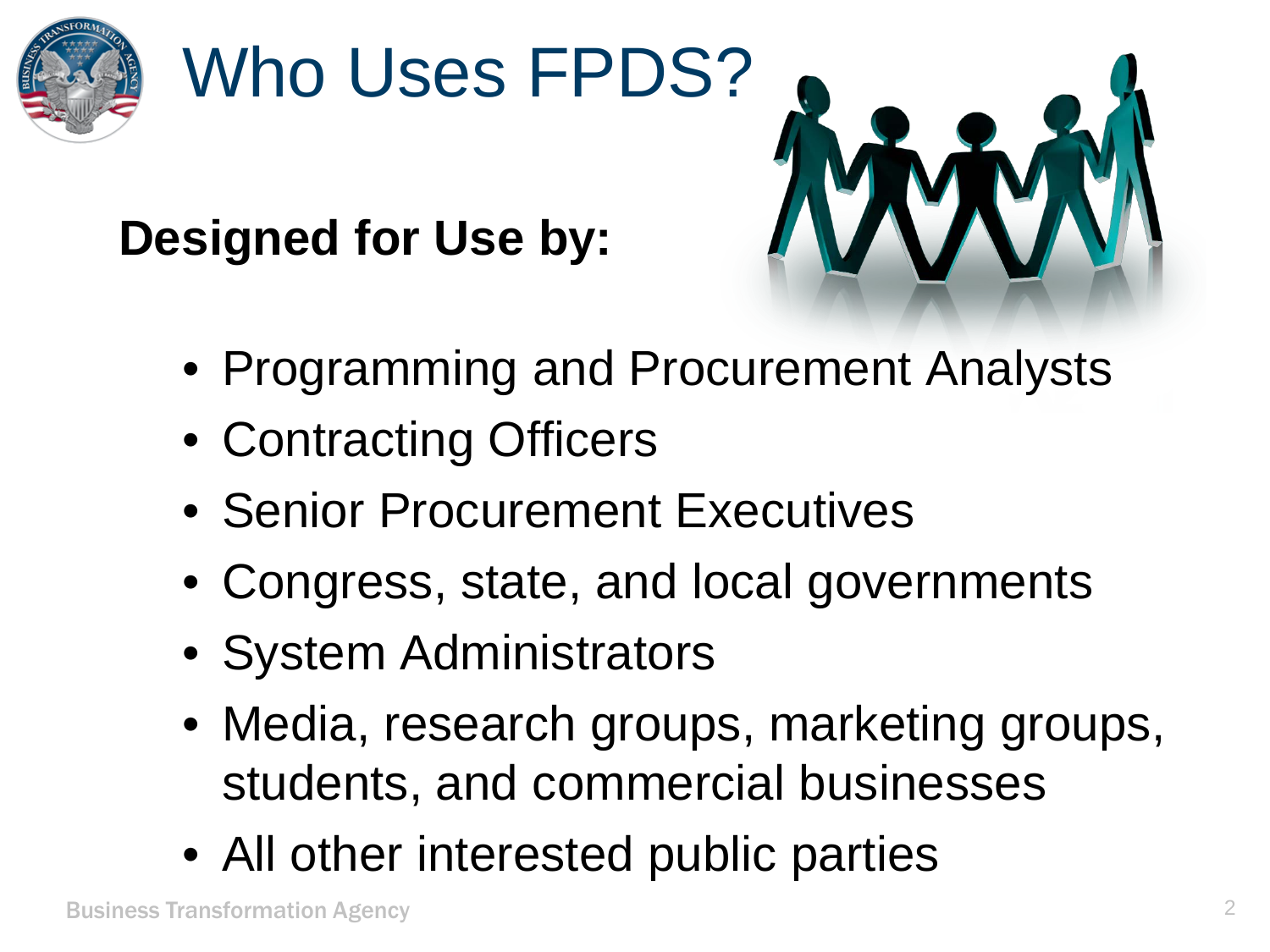

## FPDS Vision and Goals

Transparency and visibility into government contracting

- Contracting information across the federal spectrum in real time, down to the contract action
- Powerful business decision-making tool for the contracting community
	- Agencies can view all data and analyze trends for contract management and market research
	- Provide interoperability with departmental contract writing systems
- Foundation for standardizing contracting processes
	- Policy changes can be made in one tool and utilized across the federal enterprise
	- Reduce system redundancies and costs
- Self-service, web accessible reporting tools
	- Congress, press, state government officials, IG & auditors, FOIA offices, GAO, etc.
	- Data available within 24 hours of award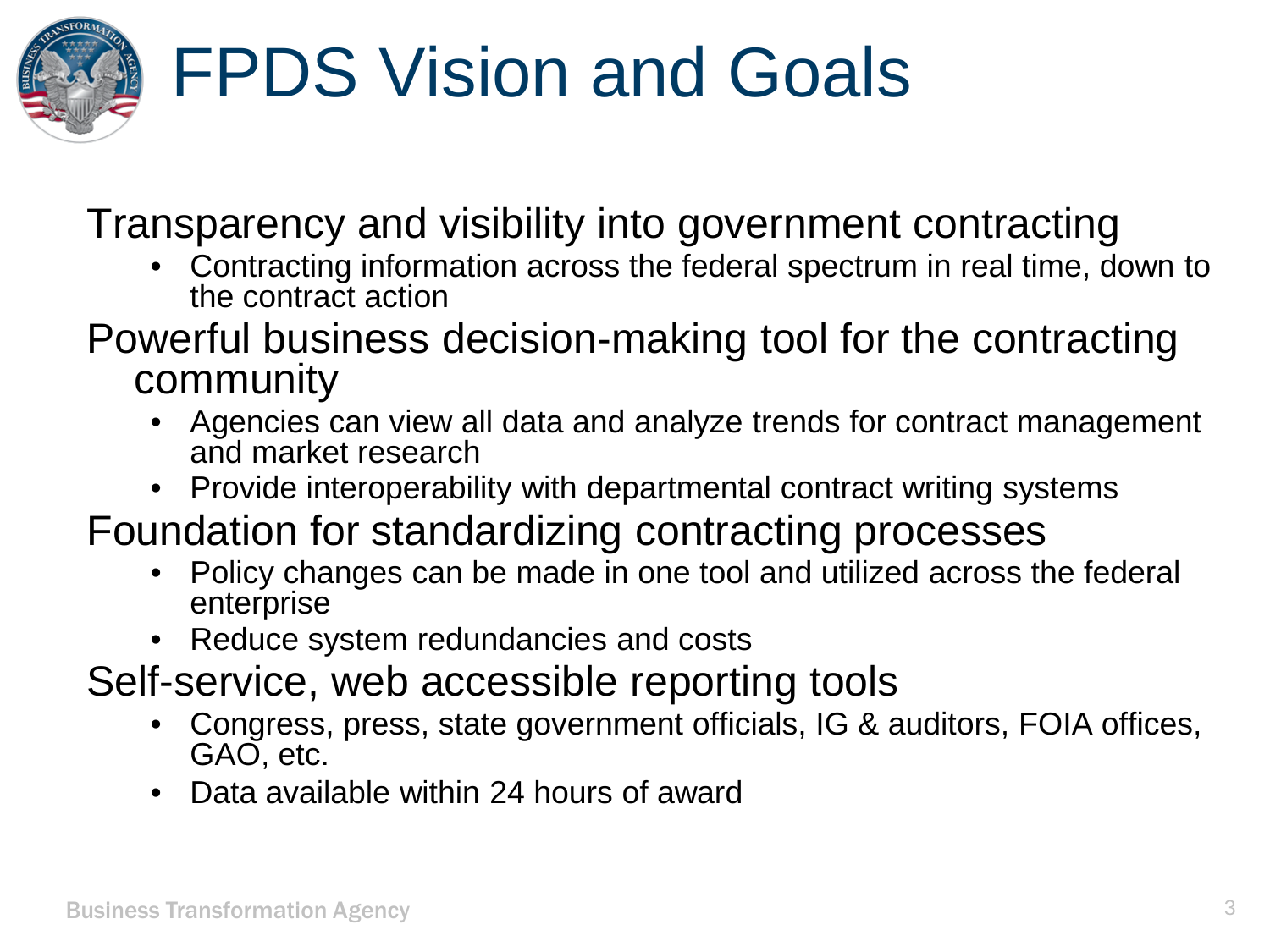

#### What Data Does FPDS Contain?

#### **Contract Data in General Categories**

- **Dates**
	- Date Signed
	- Date Effective
	- Last Date to Order
	- Completion Date
- **Amounts**
	- Action Obligation
	- Base and Exercised Options Value
	- Base and All options Value
- **Purchaser Information**
	- Contracting Office Information
- **Contractor Information**
	- CCR information
	- Contractor Name
	- DUNS
	- Socio/Economic Data
- **Contract data (no CLIN information.)**
	- Type of Contract
	- NIA
- **Legislative Mandates**
	- Walsh Healey Act
	- Davis Bacon Act
- **Service/Commodity Information**
	- Service Code
	- NAICS Code
- **Competition Information**
	- Extent Competed
	- Set Asides
	- Sole Source
- **Preference Programs**
	- CO's Business Size Selection
	- Reasons Not Awarded
	- Set Asides